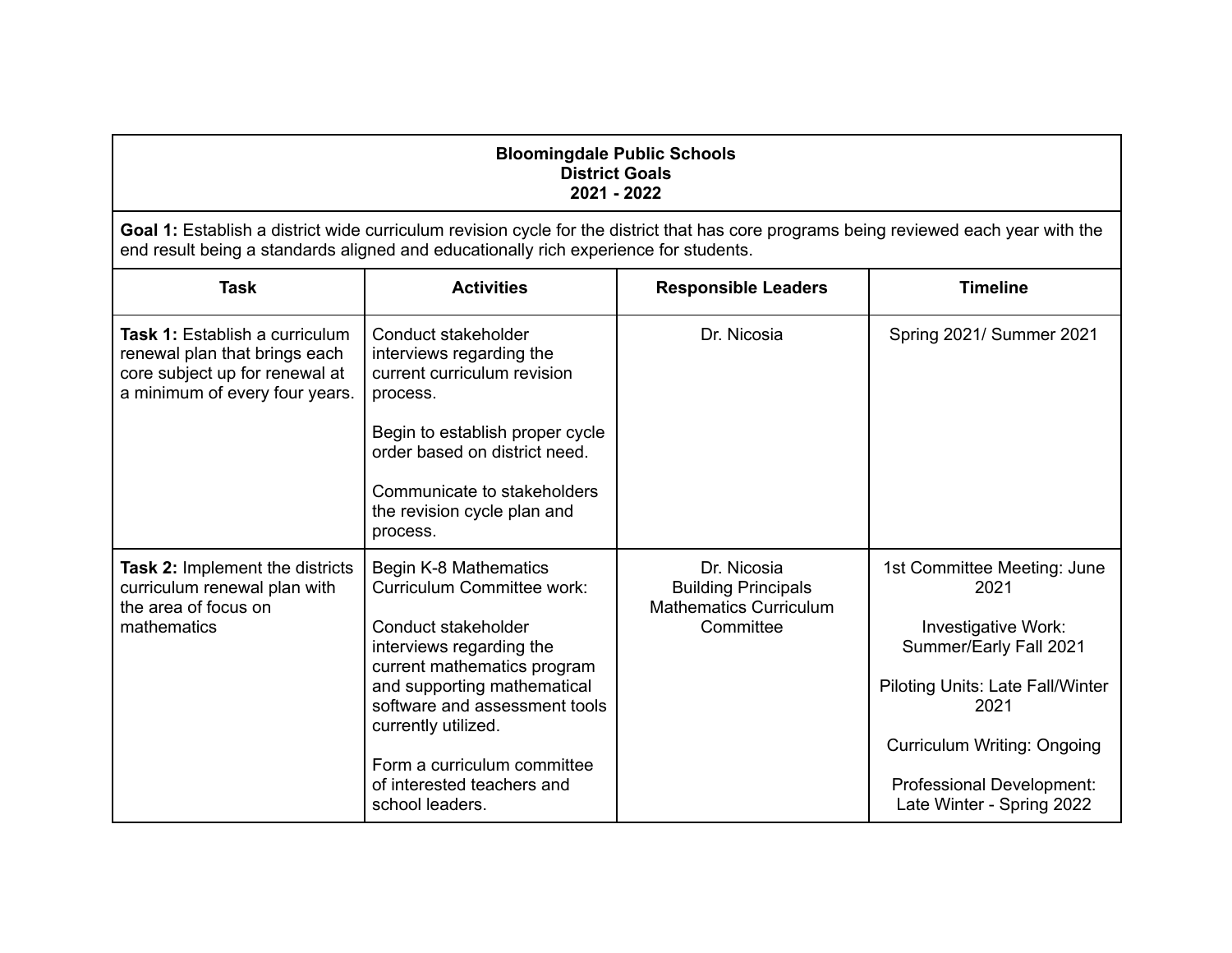|                                                                                                                                                                                                                                     | Consult NJ Standards, study<br>other programs/sites, begin<br>writing the curriculum,<br>selection of new program, pilot<br>of program, professional<br>development and full<br>implementation.                                                                                                                                               |                                                                          | Full Implementation: Fall 2022                                                                             |
|-------------------------------------------------------------------------------------------------------------------------------------------------------------------------------------------------------------------------------------|-----------------------------------------------------------------------------------------------------------------------------------------------------------------------------------------------------------------------------------------------------------------------------------------------------------------------------------------------|--------------------------------------------------------------------------|------------------------------------------------------------------------------------------------------------|
| Task 3: Implement the districts<br>curriculum renewal plan with<br>the area of focus on literacy                                                                                                                                    | Begin K-8 Literacy Curriculum<br>Committee work:<br>Conduct stakeholder<br>interviews regarding the<br>current literacy program and<br>supporting literacy software<br>and assessment tools<br>currently utilized.<br>Form a curriculum committee<br>of interested teachers and<br>school leaders for full work to<br>be done in 2022 - 2023. | Dr. Nicosia<br><b>Building Principals</b>                                | <b>Curriculum Committee Invites:</b><br>Spring 2022<br><b>Projected First Meeting:</b><br><b>June 2022</b> |
| Goal 2: In conjunction with the Board of Education and NJ School Boards Association, lead the district through the formal strategic<br>planning process to develop a five year strategic plan to guide all aspects of the district. |                                                                                                                                                                                                                                                                                                                                               |                                                                          |                                                                                                            |
| <b>Task</b>                                                                                                                                                                                                                         | <b>Activities</b>                                                                                                                                                                                                                                                                                                                             | <b>Responsible Leaders</b>                                               | <b>Timeline</b>                                                                                            |
| Task 1: In conjunction with the<br>Board of Education, explore<br>the options available to the<br>district via NJSBA to undergo                                                                                                     | Meeting with NJSBA field<br>representative                                                                                                                                                                                                                                                                                                    | Mrs. Grecco, Board President<br><b>Board of Education</b><br>Dr. Nicosia | Summer 2021                                                                                                |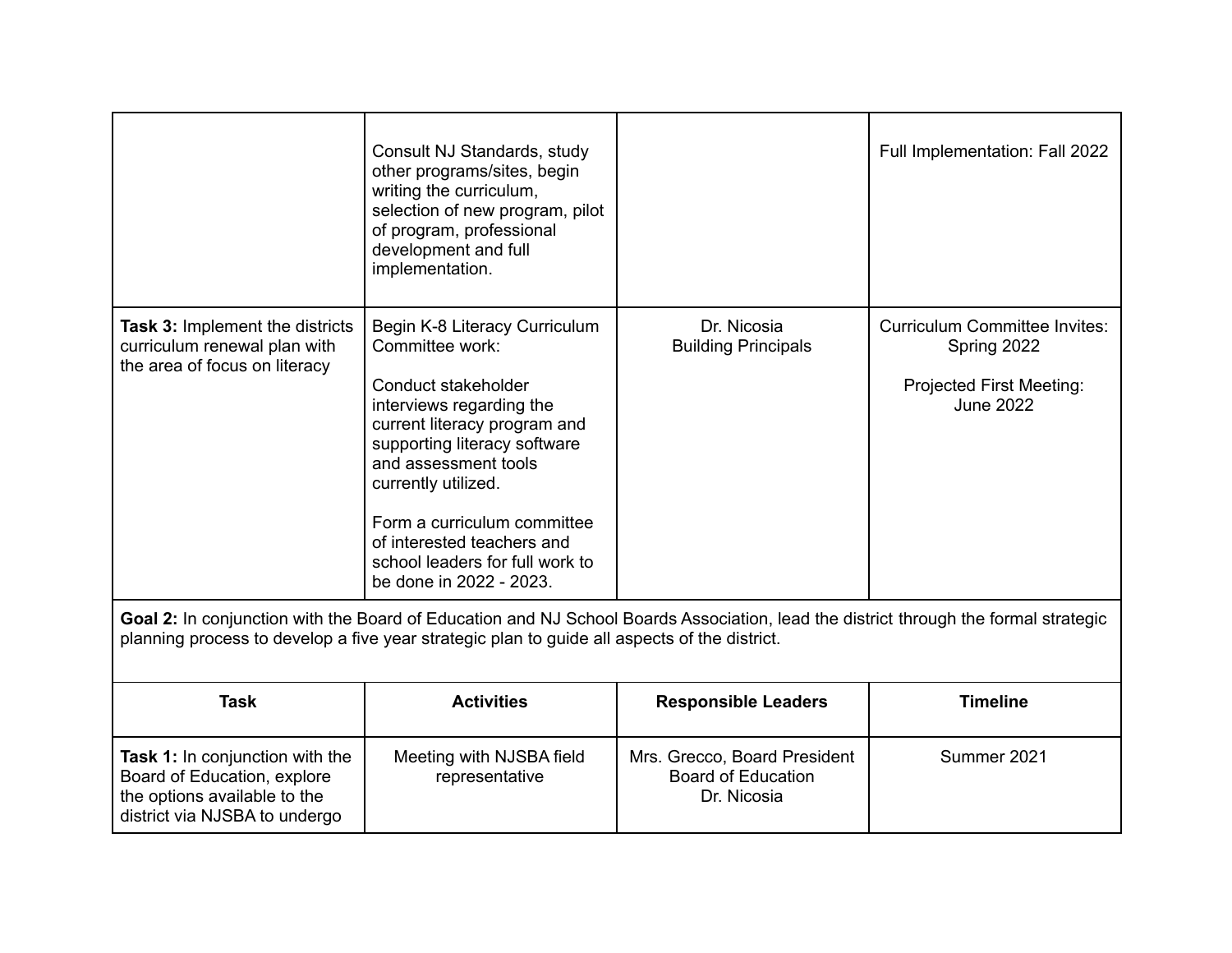| the strategic planning process.                                                                                                                                                             |                                                                                                                                                                                                                                                                                                                                                                                                                                                 |                                                                                                           |                                                                                                                                                    |
|---------------------------------------------------------------------------------------------------------------------------------------------------------------------------------------------|-------------------------------------------------------------------------------------------------------------------------------------------------------------------------------------------------------------------------------------------------------------------------------------------------------------------------------------------------------------------------------------------------------------------------------------------------|-----------------------------------------------------------------------------------------------------------|----------------------------------------------------------------------------------------------------------------------------------------------------|
| Task 2: Identify areas of<br>strength & weakness, develop<br>a plan to target weaknesses,<br>identify appropriate roles and<br>responsibilities and develop a<br>plan for annual assessment | In conjunction with NJ School<br>Boards take part in the<br>strategic planning process<br>which includes:<br><b>Community Input Sessions</b><br><b>Staff Input Sessions</b><br><b>Administrative Input Sessions</b><br><b>BOE Input Sessions</b><br>Analysis of input sessions and<br>development of strategic<br>goals.<br>Revampment/realignment of<br>the district mission statement.<br>Presentation of Strategic Plan<br>to the community. | Mrs. Grecco, Board President<br><b>Board of Education</b><br>Dr. Nicosia<br><b>Bloomingdale Community</b> | Begin in Summer 2021<br>Stakeholder Interviews - Fall<br>2021<br>Plan Development Winter<br>2021/2022<br><b>Public Presentation</b><br>Spring 2022 |
| Goal 3: Improve the districts forward facing and system backbone to ensure:                                                                                                                 |                                                                                                                                                                                                                                                                                                                                                                                                                                                 |                                                                                                           |                                                                                                                                                    |

- Forward facing platforms serve as a window into our schools for families
- Serve as an information and instruction resource for families
- Bridge the school home gap
- Allow for our teachers and students to have cutting-edge technological tools
- Serve as one centralized data hub to ensure continuity of services from a web-based platform.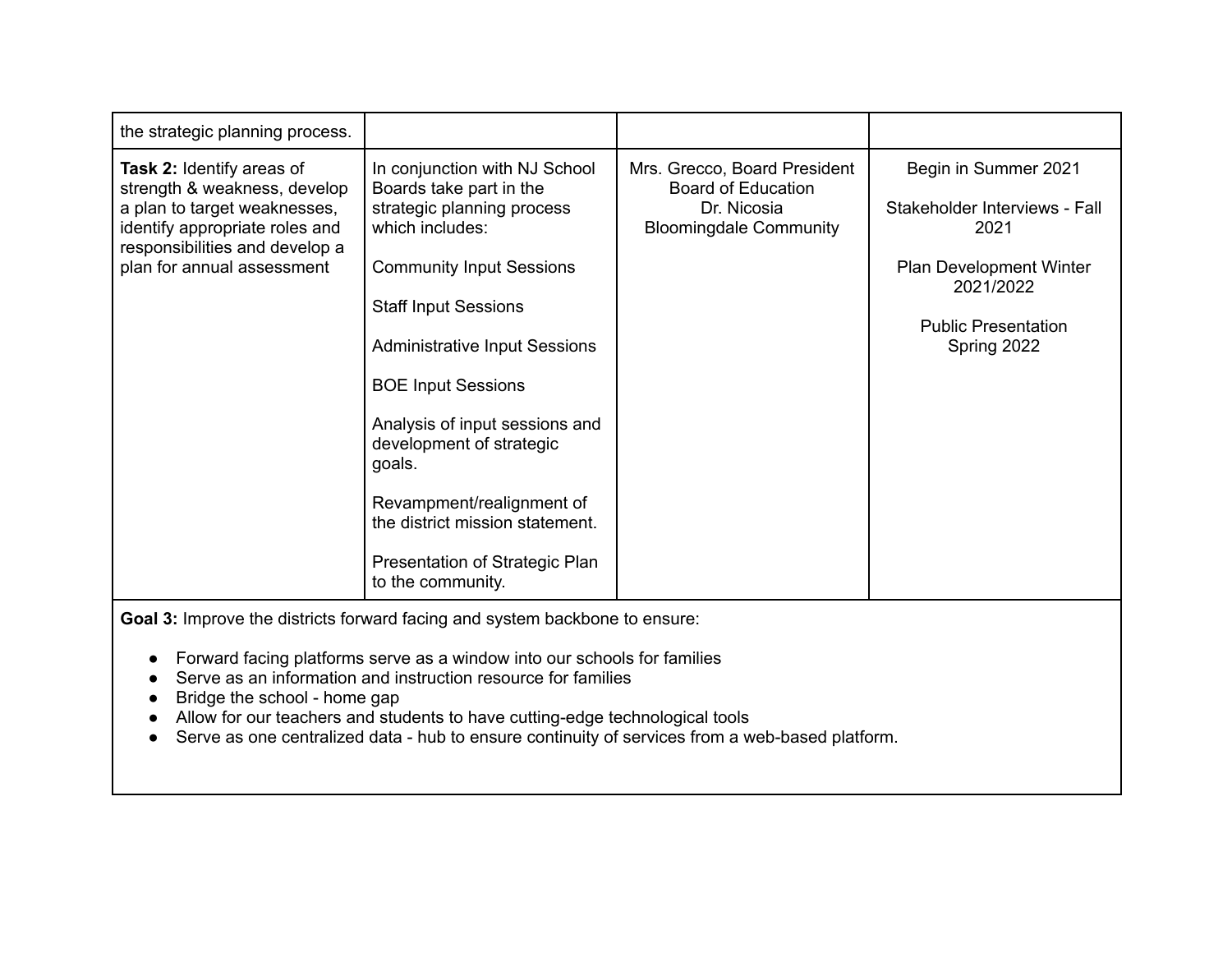| <b>Task</b>                                                                                                                                                                                               | <b>Activities</b>                                                                                                                                                                                                                                                                                                                                                                                                                                                                                                                                     | <b>Responsible Leaders</b>                                                                   | <b>Timeline</b>                               |
|-----------------------------------------------------------------------------------------------------------------------------------------------------------------------------------------------------------|-------------------------------------------------------------------------------------------------------------------------------------------------------------------------------------------------------------------------------------------------------------------------------------------------------------------------------------------------------------------------------------------------------------------------------------------------------------------------------------------------------------------------------------------------------|----------------------------------------------------------------------------------------------|-----------------------------------------------|
| Task 1: Migrate data from<br>current information system to<br>new system. The new student<br>information system will provide<br>parents with a better all-<br>encompassing portal for<br>school business. | Work with the current vendor<br>to transition current data in<br>Realtime to the new student<br>information system.<br>Work to transition IEP data<br>from current information<br>system to new IEP software<br>and enable integration.<br>Provide professional<br>development for staff on the<br>new employee portal.<br>Provide professional<br>development for teachers on<br>the new student information<br>system.<br>Create training videos and<br>schedule training sessions for<br>parents to instruction on<br>access to the parent portal. | Dr. Nicosia<br><b>Building Principals</b><br><b>Technology Team</b>                          | Spring 2021 through<br>2021-2022 School Year. |
| Task 2: Redesign on district<br>website to shift focus from just<br>an information source to both<br>an information source and<br>library of resources for<br>families.                                   | Identify a new website vendor<br>Work with content on the<br>current site to determine which<br>is still usable.<br>Build out sections of the<br>website to provide parents<br>resources in the areas of                                                                                                                                                                                                                                                                                                                                              | Dr. Nicosia<br><b>Building Principals</b><br><b>Technology Team</b><br><b>Teaching Staff</b> | Spring 2021 through<br>2021-2022 School Year. |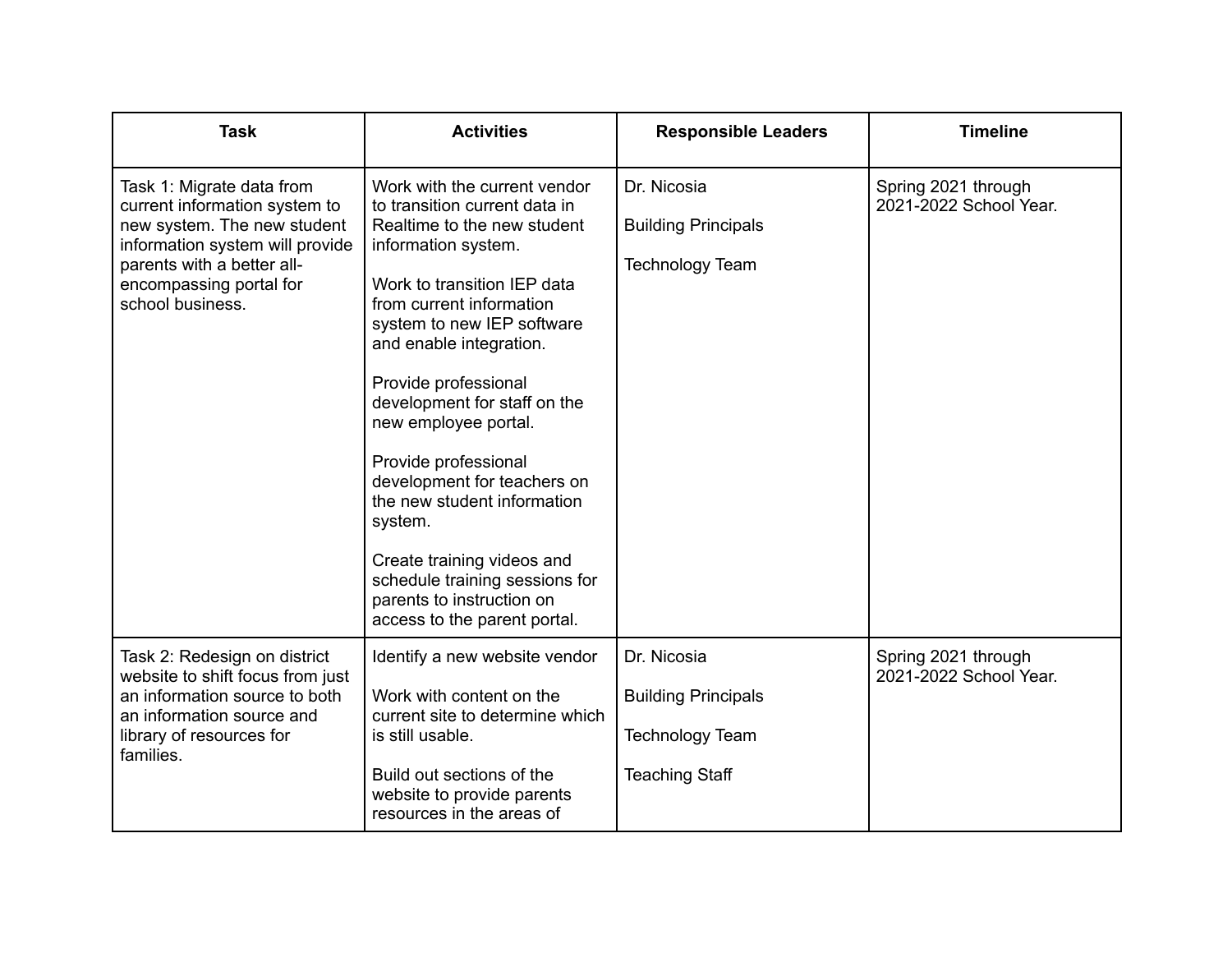|                                                                                                                                                                                                                                | academics, mental health and<br>social emotional skill<br>development.                                                                                                                                                                                                                                                                                                                                                                                                                                                      |                                                                                         |                                               |
|--------------------------------------------------------------------------------------------------------------------------------------------------------------------------------------------------------------------------------|-----------------------------------------------------------------------------------------------------------------------------------------------------------------------------------------------------------------------------------------------------------------------------------------------------------------------------------------------------------------------------------------------------------------------------------------------------------------------------------------------------------------------------|-----------------------------------------------------------------------------------------|-----------------------------------------------|
| Task 3: Conduct a technology<br>inventory of the district and<br>construct a technology plan<br>that takes into account current<br>best practices, end of life and<br>ease of access/impact on<br>students.                    | Collaborate with the current<br>contracted technology team<br>and business office to<br>construct a technology plan for<br>the district.<br>Review current technology in<br>place and plan for replacement<br>cycles that meet student<br>needs and align with the<br>budget cycle.<br>Review overall technology<br>programs in place to see<br>which are the most appropriate<br>and if all still meet the needs of<br>our students.<br>Present the technology plan<br>publicly at a Board of<br><b>Education Meeting.</b> | Dr. Nicosia<br><b>Building Principals</b><br>Ms. Evelyn Horner<br><b>Teaching Staff</b> | Spring 2021 through<br>2021-2022 School Year. |
| Task 4: In an effort to bridge<br>the home - school gap,<br>schedule meet and greet<br>opportunities with the new<br>superintendent to get a status<br>of the district from all angles<br>as we move into next school<br>year. | Schedule meet and greet<br>opportunities with the new<br>superintendent to get a status<br>of the district from all angles<br>as we move into next school<br>year.                                                                                                                                                                                                                                                                                                                                                          | Dr. Nicosia                                                                             | Summer & Fall 2021                            |